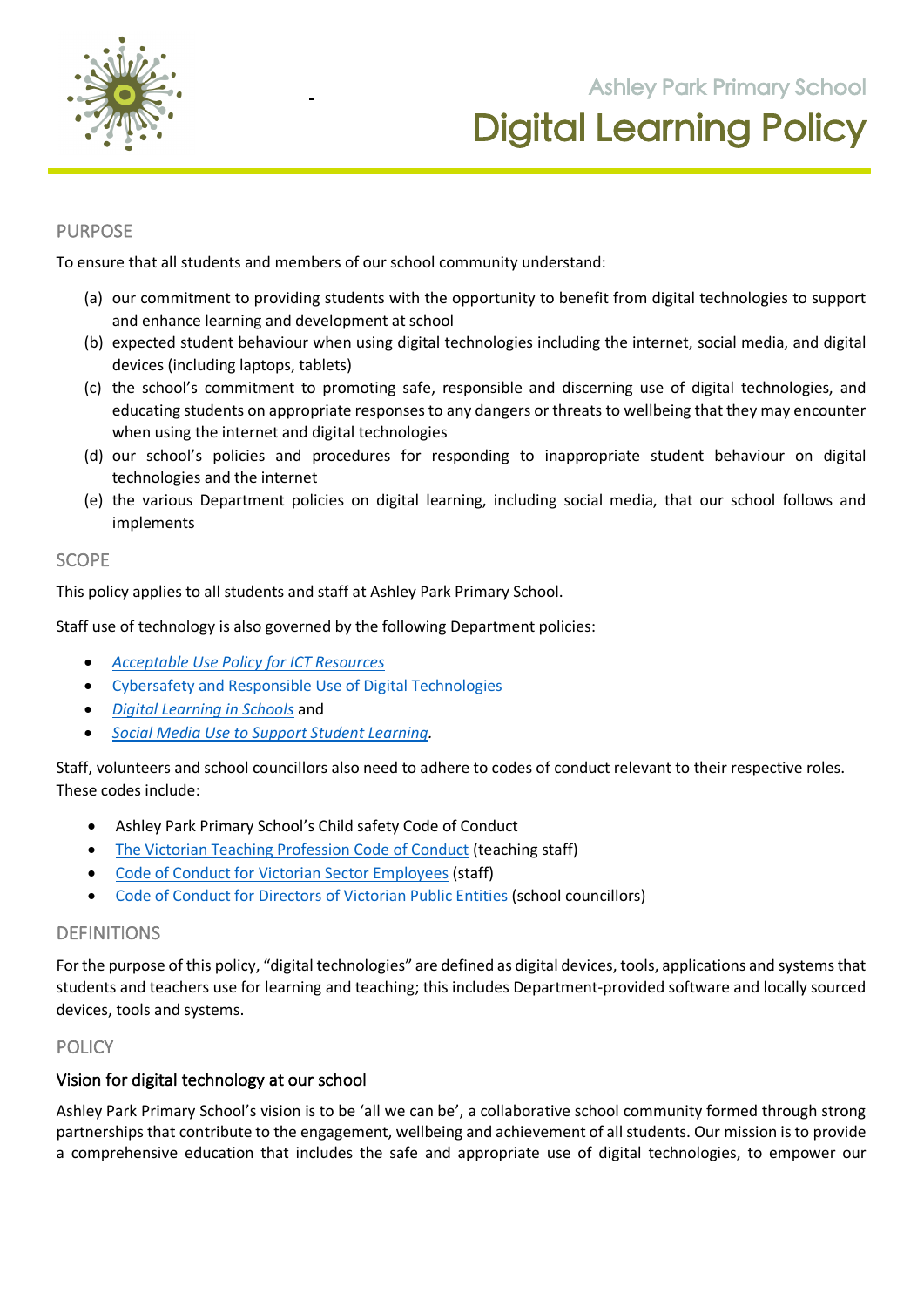students to contribute to their world and shape their desired future. This will support the development of the understandings, skills, capabilities and dispositions that will enable them to be the best they can be.

Ashley Park Primary School understands that digital technologies including the internet, apps, computers and tablets provide students with rich opportunities to support learning and development in a range of ways.

Through increased access to digital technologies, students can benefit from enhanced learning that is interactive, collaborative, personalised and engaging. Digital technologies enable our students to interact with and create high quality content, resources and tools. It also enables personalised learning tailored to students' particular needs and interests and transforms assessment, reporting and feedback, driving new forms of collaboration and communication.

Ashley Park Primary School believes that the use of digital technologies at school allows the development of valuable skills and knowledge and prepares students to thrive in our globalised and inter-connected world.

## Devices at Ashley Park Primary School

Ashley Park Primary School provides devices both iPads and laptops for student to use. These devices remain the property of the school and are allocated by the teachers to enhance the learning program procided and meet the requirements of the digital technologies learning area of the Vicotrian Curriculum F-10.

## Safe and appropriate use of digital technologies

Digital technology, if not used appropriately, may present risks to users' safety or wellbeing. At Ashley Park Primary School we are committed to educating all students to use digital technologies in ways that respect the dignity of ourselves and others and promote full flourishing for all, equipping students with the skills and knowledge to navigate the digital world.

At Ashley Park Primary School, we:

- use online sites and digital tools that support students' learning, and focus our use of digital technologies on being learning-centred
- use digital technologies in the learning communities for specific uses with targeted educational or developmental aims
- supervise and support students using digital technologies in the learning communities
- effectively and responsively address any issues or incidents that have the potential to impact on the wellbeing of our students
- have programs in place to educate our students to be safe, responsible and discerning use of digital technologies, including eSmart, BullyStoppers and Life Education's bCyberwise.
- educate our students about digital issues such as online privacy, intellectual property and copyright, and the importance of maintaining their own privacy and security online
- actively educate and remind students of our *Statement of Values and Philosophy* and *Student Wellbeing and Engagement Policy* that outlines our School's values and expected student behaviour, including online behaviours
- have an Acceptable Use Agreement for each community outlining the expectations of students when using digital technology for their schoolwork
- use clear protocols and procedures to protect students working in online spaces, which includes reviewing the safety and appropriateness of online tools and communities, removing offensive content at earliest opportunity
- educate our students on appropriate responses to any dangers or threats to wellbeing that they may encounter when using the internet and other digital technologies
- provide a filtered internet service at school to block access to inappropriate content
- refer suspected illegal online acts to the relevant law enforcement authority for investigation
- support parents and carers to understand safe and responsible use of digital technologies and the strategies that can be implemented at home through regular communication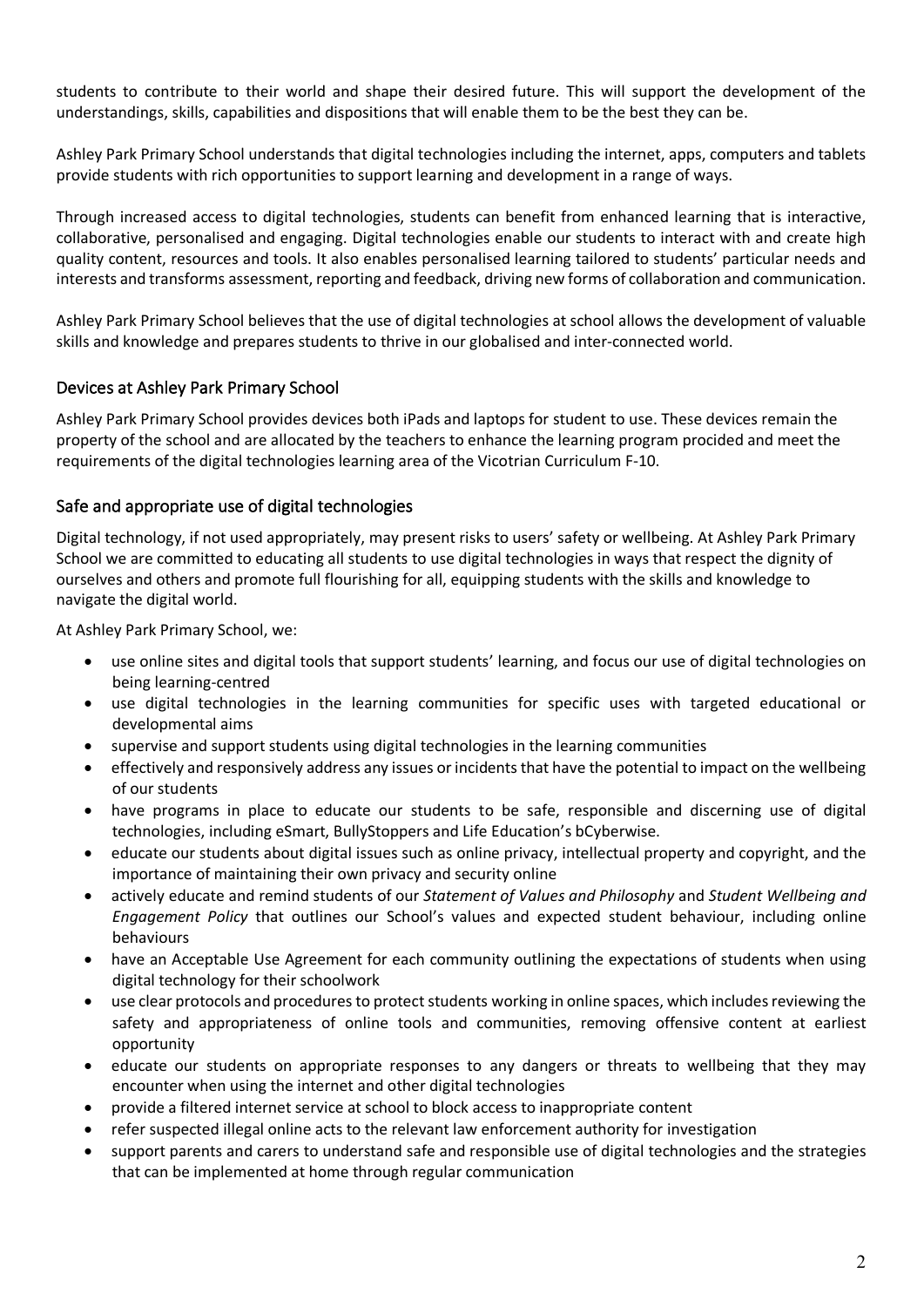Distribution of school owned devices to students and personal student use of digital technologies at school will only be permitted where students and their parents/carers have completed a signed Acceptable Use Agreement.

It is the responsibility of all students to protect their own password and not divulge it to another person. If a student or staff member knows or suspects an account has been used by another person, the account holder must notify the principal or assistant principal as appropriate, immediately.

All messages created, sent or retrieved on the school's network are the property of the school. The school reserves the right to access and monitor all messages and files on the computer system, as necessary and appropriate. Communications including text and images may be required to be disclosed to law enforcement and other third parties without the consent of the sender.

# Social media use

Our school follows the Department's policy on Social Media Use to Support Learning to ensure social media is used safely and appropriately in student learning and to ensure appropriate parent notification occurs or, where required, consent is sought. Where the student activity is visible to the public, it requires consent.

Our school has a Facebook page that is used to positively promote our school within the wider community. Parent consent is sought at the beginning of each year before photos or videos of students are posted. Staff are made aware of any students whose images are not to be used through Compass and an up to date record is available and communicated and to all staff whenever a change to consent is made. Consent is sought as part of our enrolment process for any students who enrol during the year.

In accordance with the Department's policy on social media, staff will not 'friend' or 'follow' a student on a personal social media account, or accept a 'friend' request from a student using a personal social media account unless it is objectively appropriate, for example where the student is also a family member of the staff.

If a staff member of our school becomes aware that a student at the school is 'following' them on a personal social media account, Department policy requires the staff member to ask the student to 'unfollow' them, and to notify the school and/or parent or carer if the student does not do so.

# Student behavioural expectations

When using digital technologies, students are expected to behave in a way that is consistent with Ashley Park Primary School's *Statement of Valuesand Philosophy, Student Wellbeing and Engagement* policy, and *Bullying Prevention*  policy.

When a student acts in breach of the behaviour standards of our school community (including cyberbullying, using digital technologies to harass, threaten or intimidate, or viewing/posting/sharing of inappropriate or unlawful content), Ashley Park Primary School will institute a staged response, consistent with our student engagement and behaviour policies.

Breaches of this policy by students can result in a number of consequences which will depend on the severity of the breach and the context of the situation. This includes:

- removal of technology use privileges
- removal of network access privileges
- removal of email privileges
- removal of internet access privileges
- removal of printing privileges
- other consequences as outlined in the school's *Student Wellbeing and Engagement* and *Bullying Prevention* policies.